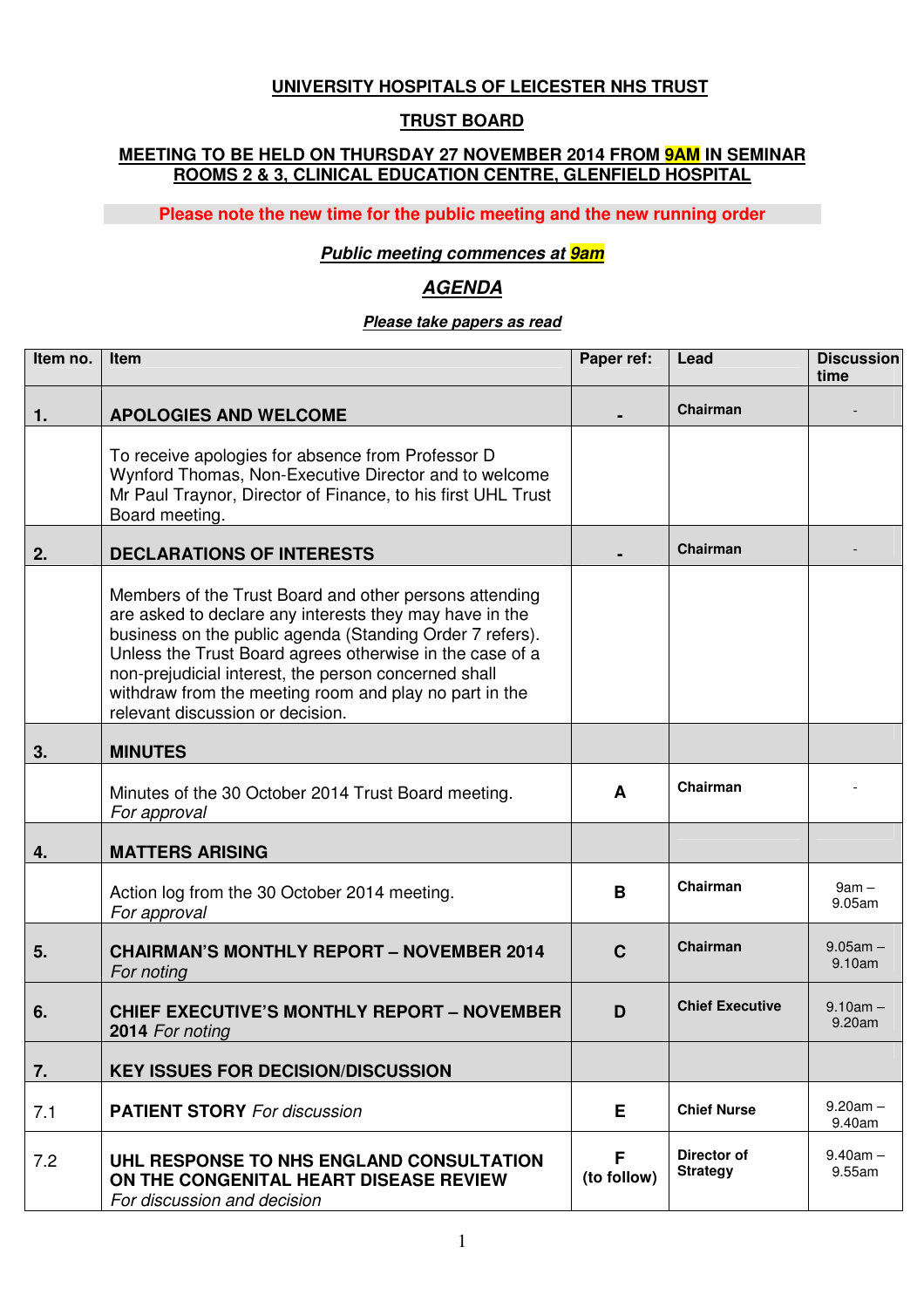| 8.   | <b>QUALITY AND PERFORMANCE</b> For assurance                                                                                                                                                                                                                                                                                                                                                                                             |                |                                                                                    |                           |
|------|------------------------------------------------------------------------------------------------------------------------------------------------------------------------------------------------------------------------------------------------------------------------------------------------------------------------------------------------------------------------------------------------------------------------------------------|----------------|------------------------------------------------------------------------------------|---------------------------|
| 8.1  | <b>QUALITY AND PERFORMANCE REPORT - MONTH 7</b><br>For discussion                                                                                                                                                                                                                                                                                                                                                                        | G              | QAC Chair/<br><b>FPC Chair</b>                                                     | $9.55am -$<br>10.25am     |
|      | The Non-Executive Director Chairs of the Quality<br>Assurance Committee and the Finance and Performance<br>Committee will be invited to highlight any month 7 issues<br>from their most recent meetings (26 November 2014).<br>Minutes of the 29 October 2014 Finance and Performance<br>Committee will be considered at a future meeting and the<br>Minutes of the 29 October 2014 Quality Assurance<br>Committee meeting are attached. | G <sub>1</sub> | QAC Chair/<br><b>FPC Chair</b>                                                     |                           |
|      | The Trust Chairman will then invite the Chief Executive to<br>identify key priority issues from within the month 7 report,<br>for Trust Board consideration.                                                                                                                                                                                                                                                                             |                | <b>Chairman/Chief</b><br><b>Executive</b>                                          |                           |
| 8.2  | 2014-15 MONTH 7 FINANCIAL POSITION<br>For discussion                                                                                                                                                                                                                                                                                                                                                                                     | н              | Director of<br><b>Finance</b>                                                      | $10.25am -$<br>10.40am    |
| 8.3  | <b>EMERGENCY CARE PERFORMANCE AND RECOVERY</b><br><b>PLAN</b> For discussion                                                                                                                                                                                                                                                                                                                                                             |                | <b>Chief Operating</b><br><b>Officer</b>                                           | $10.40am -$<br>10.55am    |
|      | Comfort break from 10.55am to 11.05am                                                                                                                                                                                                                                                                                                                                                                                                    |                |                                                                                    |                           |
| 9.   | <b>GOVERNANCE</b>                                                                                                                                                                                                                                                                                                                                                                                                                        |                |                                                                                    |                           |
| 9.1  | NHS TRUST OVER-SIGHT SELF CERTIFICATION<br>For decision                                                                                                                                                                                                                                                                                                                                                                                  | J              | Director of<br><b>Corporate and</b><br><b>Legal Affairs</b>                        | $11.05$ am $-$<br>11.10am |
| 9.2  | <b>BOARD ASSURANCE FRAMEWORK</b><br>For discussion                                                                                                                                                                                                                                                                                                                                                                                       | K              | <b>Chief Nurse</b>                                                                 | $11.10am -$<br>11.25am    |
| 10.  | <b>REPORTS FROM BOARD COMMITTEES</b>                                                                                                                                                                                                                                                                                                                                                                                                     |                |                                                                                    |                           |
| 10.1 | <b>AUDIT COMMITTEE</b><br>Minutes of the 6 November 2014 meeting<br>For noting and endorsement of any recommendations                                                                                                                                                                                                                                                                                                                    | L              | <b>Audit Committee</b><br>Chairman                                                 | $11.25$ pm $-$<br>11.30pm |
| 11.  | <b>CORPORATE TRUSTEE BUSINESS</b>                                                                                                                                                                                                                                                                                                                                                                                                        |                |                                                                                    |                           |
| 11.1 | <b>FINAL ACCOUNTS AND ANNUAL REPORT 2013-14</b><br><b>FOR LEICESTER HOSPITAL CHARITY</b><br>For Trust Board approval as Corporate Trustee                                                                                                                                                                                                                                                                                                | M              | Director of<br>Finance/<br><b>Charitable Funds</b><br><b>Committee</b><br>Chairman | $11.30am -$<br>11.40am    |
| 11.2 | <b>CHARITABLE FUNDS COMMITTEE</b><br>Minutes of the 17 November 2014 meeting for noting and<br>endorsement of any recommendations.<br>For Trust Board approval as Corporate Trustee                                                                                                                                                                                                                                                      | N              | <b>Charitable Funds</b><br>Committee<br>Chairman                                   | $11.40am -$<br>11.45am    |
| 12.  | <b>TRUST BOARD BULLETIN - NOVEMBER 2014</b>                                                                                                                                                                                                                                                                                                                                                                                              | $\mathbf O$    |                                                                                    |                           |
| 13.  | <b>QUESTIONS FROM THE PUBLIC RELATING TO</b><br><b>BUSINESS TRANSACTED AT THIS MEETING</b>                                                                                                                                                                                                                                                                                                                                               |                | Chairman                                                                           | $11.45$ am $-$<br>12noon  |
| 14.  | <b>ANY OTHER BUSINESS</b>                                                                                                                                                                                                                                                                                                                                                                                                                |                | Chairman                                                                           | $12noon -$<br>12.05pm     |